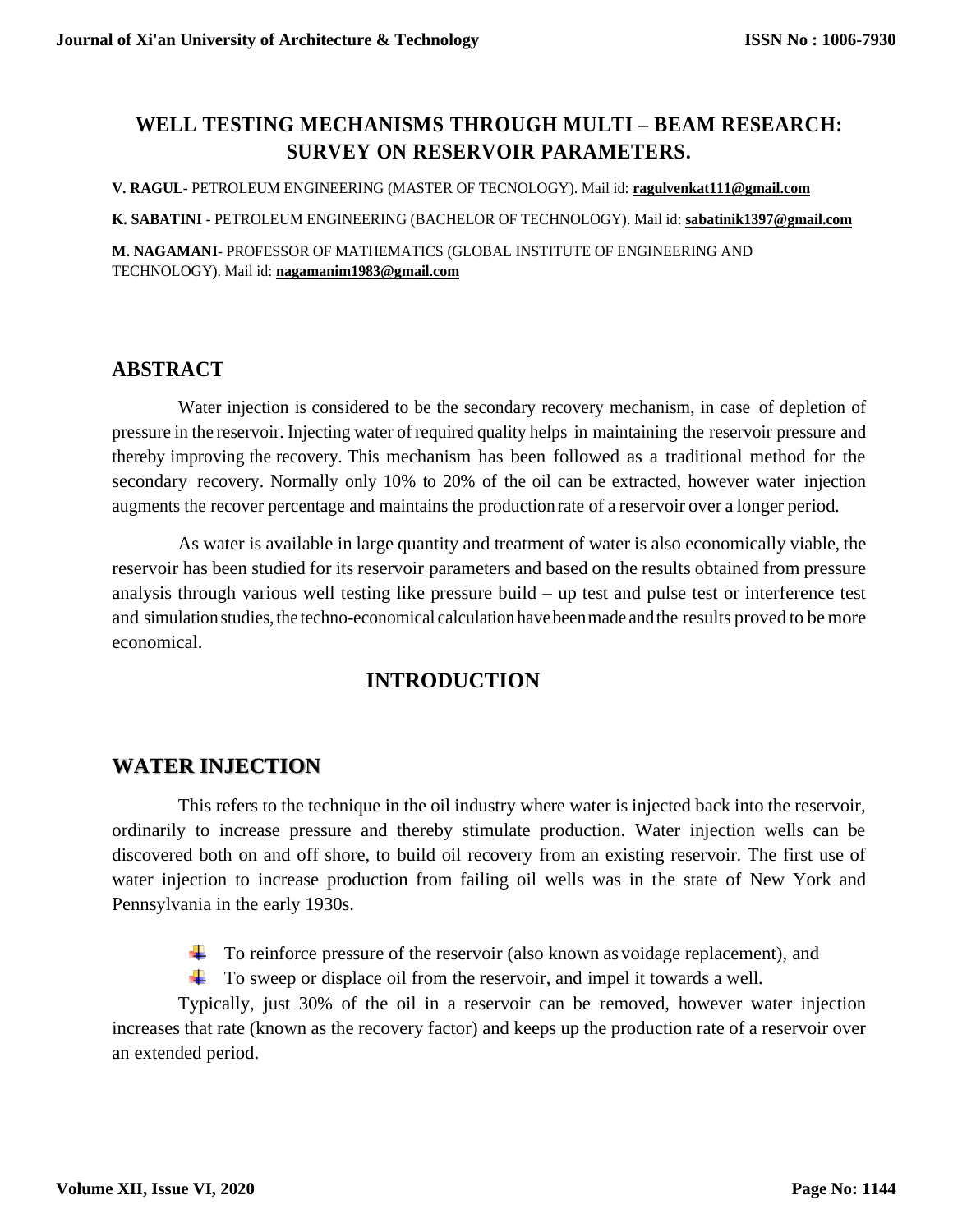### **SOURCES OF INJECTED WATER**

- $\blacksquare$  Produced water
- $\perp$  Sea water
- $\overline{\phantom{a}}$  Aquifer water
- $\blacksquare$  River water
- $\blacksquare$  Filter

### **WATER INJECTION PUMPS**

The high-pressure high flow water injection pumps are put close to the de-oxygenation tower and boosting pumps. They fill the bottom of the reservoir with filtered water to push the oil towards the well like a piston. The consequence of the injection isn't brisk, it needs time.

Water injection is utilized to prevent low pressure in the reservoir. The water replaces the oil which has been taken, keeping the production rate and the pressure the equivalent over the long term.

### **PROCESS OF WATER INJECTION**

In this process, the primary objective is to fill the voidage created by the produced oil fractions thus avoiding the reservoir pressure to decrease with the increased production. When the water is injected in the reservoir, it tends to push the oil towards thus upwards thus increasing the life and ultimate recovery o reservoir. Water injection and Water flooding are very comparable terms the main distinction being the level at which injection water is being release and displacement phenomenon.

In water injection work process, the injected water is released in the aquifer through few injection wells encompassing the production well. The injected water makes a bottom water drive on the oil zone promoting the oil upwards.

In earlier practices, water injection was done in the later phase of the reservoir life but now it is carried out in the earlier phase so that voidage and secondary gas cap in the reservoir are not created.

Utilizing water injection in the prior phase helps in improving the production as once secondary gas cap is framed the injected water initially tends to compact free gas cap and later on impelling the oil accordingly the measure of injection water required is significantly more. The water injection is generally carried out when solution gas drive is available or water drive is feeble.

Thus, for better economy the water injection is done when the reservoir pressure is more than saturation pressure.

The determination of injection water (displacing fluid) relies upon the mobility rate between the displacing fluid (injection water) and the displaced fluid (oil).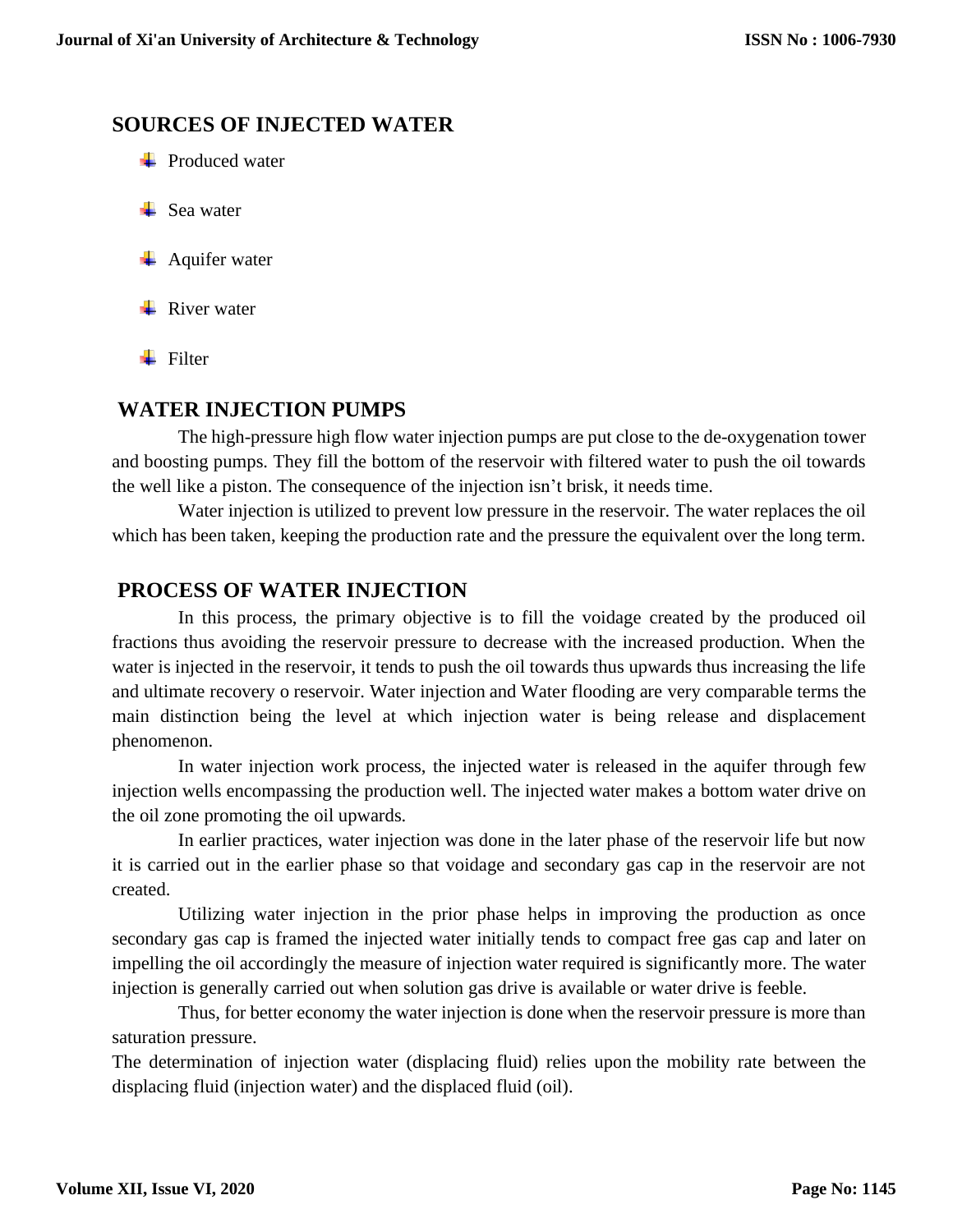## **PARAMETERS TO BE CONSIDERED BEFORE WATER INJECTION**

- $\overline{\phantom{a}}$  Fluid properties
- $\overline{\text{4}}$  Areal geometry
- $\overline{\phantom{a}}$  Reservoir depth
- $\overline{\phantom{a}}$  Fluid saturation
- $\overline{\phantom{a}}$  Reservoir uniformity and pay thickness
- $\leftarrow$  Cumulative water injection
- $\overline{\phantom{a}}$  Areal sweep prediction method
- $\ddot{\bullet}$  Vertical sweep efficiency

### **LITHOLOGY AND ROCK PROPERTIES**

Porosity: Fracture porosity

Permeability: Tight (low - permeability) reservoir or reservoirs with thin net thickness possess water-injection problems in terms of the desired water injection rate or pressure.

Note that the water – injection rate and pressure are generally related by the following expression:

$$
P_{inj} = I_w / HK
$$

Where,

 $P_{ini}$  = Water-injection pressure

 $I_w$  = Water-injection rate

 $H = net thickness$ 

 $K = absolute$  permeability

## **Testing of well in different process**

The three components of the classic well testing problem are flow rate, pressure and the formation. During a well test, the reservoir is exposed to a known and controllable flow rate. Reservoir response is measured as pressure versus time. The goal is then to characterize reservoir properties. For a typical pressure build up test, the test would have to be run until all after flow and phase redistribution effects cease.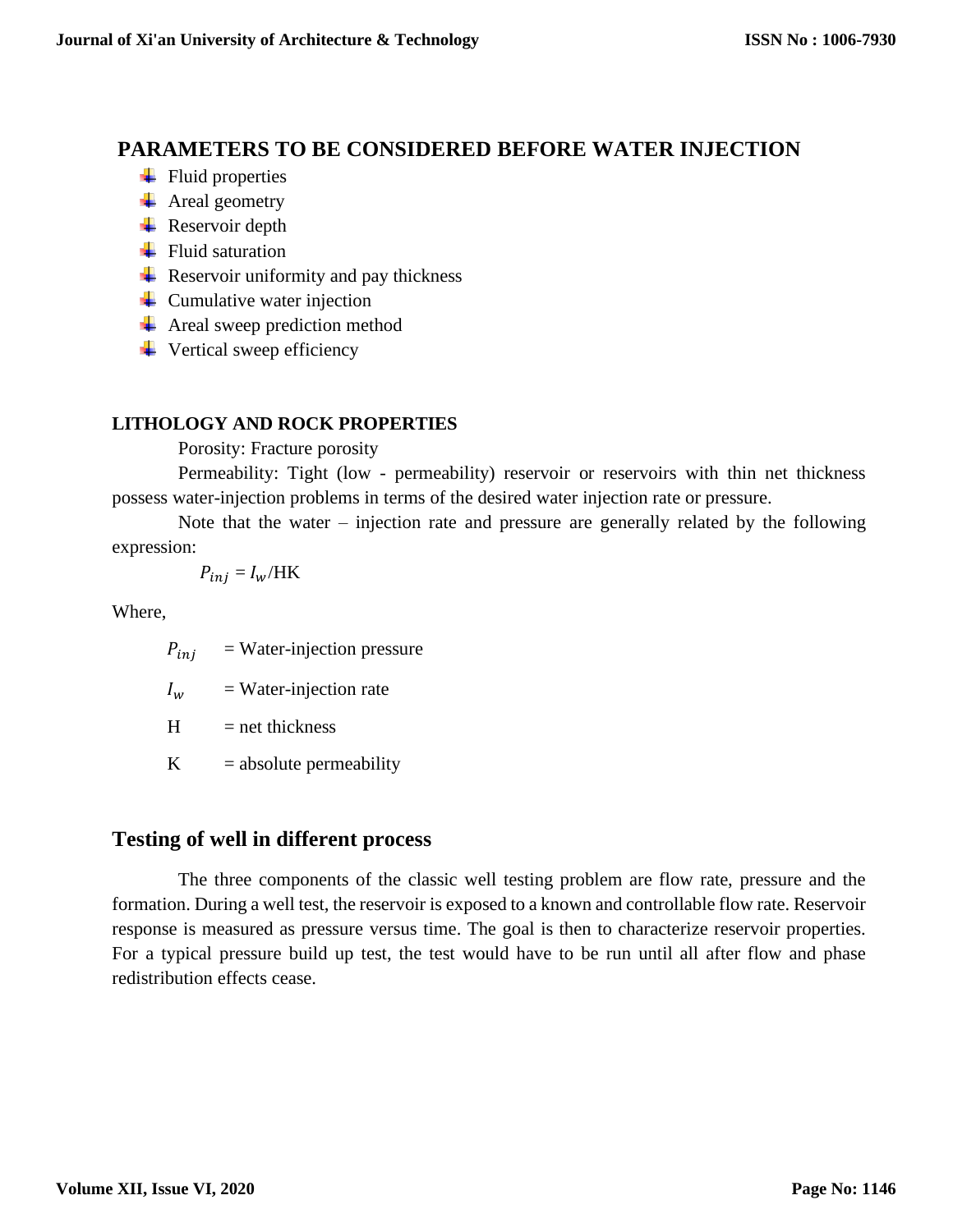#### **Types of Pressure Transient Test**

Different types of pressure transient test carried out in oil, gas and water injection wells are as per following:

- $\overline{\text{P}}$  Pressure Build up test
- $\overline{\text{P}}$  Pressure draw down / Reservoir Limit test
- $\leftarrow$  Pressure fall off test
- $\blacksquare$  Interference test/ Pulse test
- $\overline{\phantom{a}}$  Two rate flow test

The accompanying generic analysis procedure is utilized to test and evaluate wells after completion:

- $\overline{\phantom{a}}$  Stabilize the well's rate for quite a while after well completion and estimate the well productivity index dependent upon estimates of reservoir parameters.
- $\overline{\phantom{a}}$  Build up a well-reservoir model for rate-time prediction (based on Step 1) and tune the model by history matching the observed data.
- ↓ Design and direct a pressure buildup test dependent on the parameters assessed from the previous two steps
- Interpret the pressure test data and confirm the model set up by the accessible ratetime data by means of an iterative process.

### **Interpretation Method**

The destination of pressure transient testing is to determine reservoir and well properties in the well drainage area so that the well performance can be predicted. The pressure transient response can take on several particular flow regime early radial flow and linear flow, late radial flow and boundary –affected flow. Outcomes that obtained from well testing survey are a function of the range and the quality of pressure and rate data available, and of the approach used for the analysis.

With the introduction of the pressure derivative analysis in 1983 and the development of complex interpretation models that are able to account for detailed geological features, well test analysis has become a powerful tool for reservoir characterization. A new milestone has been reached by the introduction of the deconvolution. The deconvolution process converts any variable rate pressure record into an equivalent constant rate drawdown response with duration equal to the total duration of the pressure record. Thus, more data available for the interpretation than the original data set, where only periods at constant rate are analysed. Consequently, it is possible to see boundaries in the deconvolution, a considerable advantage compared to conventional analysis, where boundaries are not seen and must be inferred. This has a significant affect on capacity to certify reserves.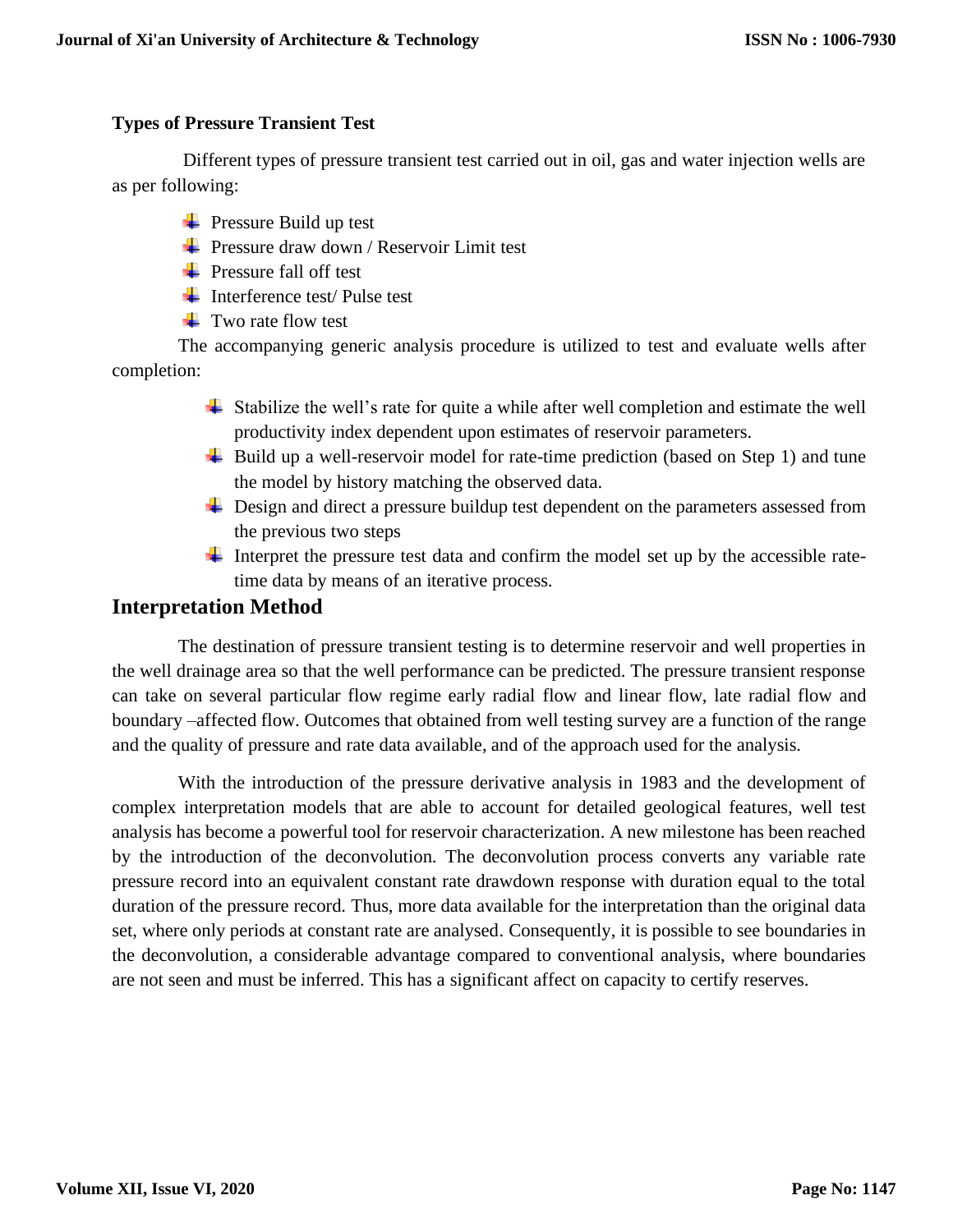### **PRESSURE BUILD UP TEST**

#### **Definition**

In a build up test, a well which is priory flowing is shut in and the downhole pressure is measured as the pressure buildups. The limitation of the method is that the well has to be closed and will not generate income. The shut-in time should be as short as possible for an economic perspective.

#### **Procedure:**

- **+** Produce the well at constant rate. At time  $t_p$  close the well.
- $\downarrow$  Measure the last flowing pressure  $P_{wf}(t_p)$ , and the shut-in pressure,  $P_{ws}$ .
- $\overline{\text{I}}$  Interpret by use of the matched method



#### **BUILD-UP INTERPRETATION**

Build-up test data is interpreted using EPS Pan System software.

#### **BUILD-UP TEST RATE HISTORY**

After activation, well was flowed through 6MM#3 bean for till flow rate is stabilised. Well closed for 24hrs pressure build-up test. Rate history used for build-up analysis is given below

| Time (Hrs) | Pressure (psia) | Rate (STB/day) |
|------------|-----------------|----------------|
| $-45$      | 3000            |                |
| 2.462      | 2725.36         | 503            |
| 25.78      | 2772.97         |                |

### **TABLE :1 BUILD-UP TEST RATE HISTORY**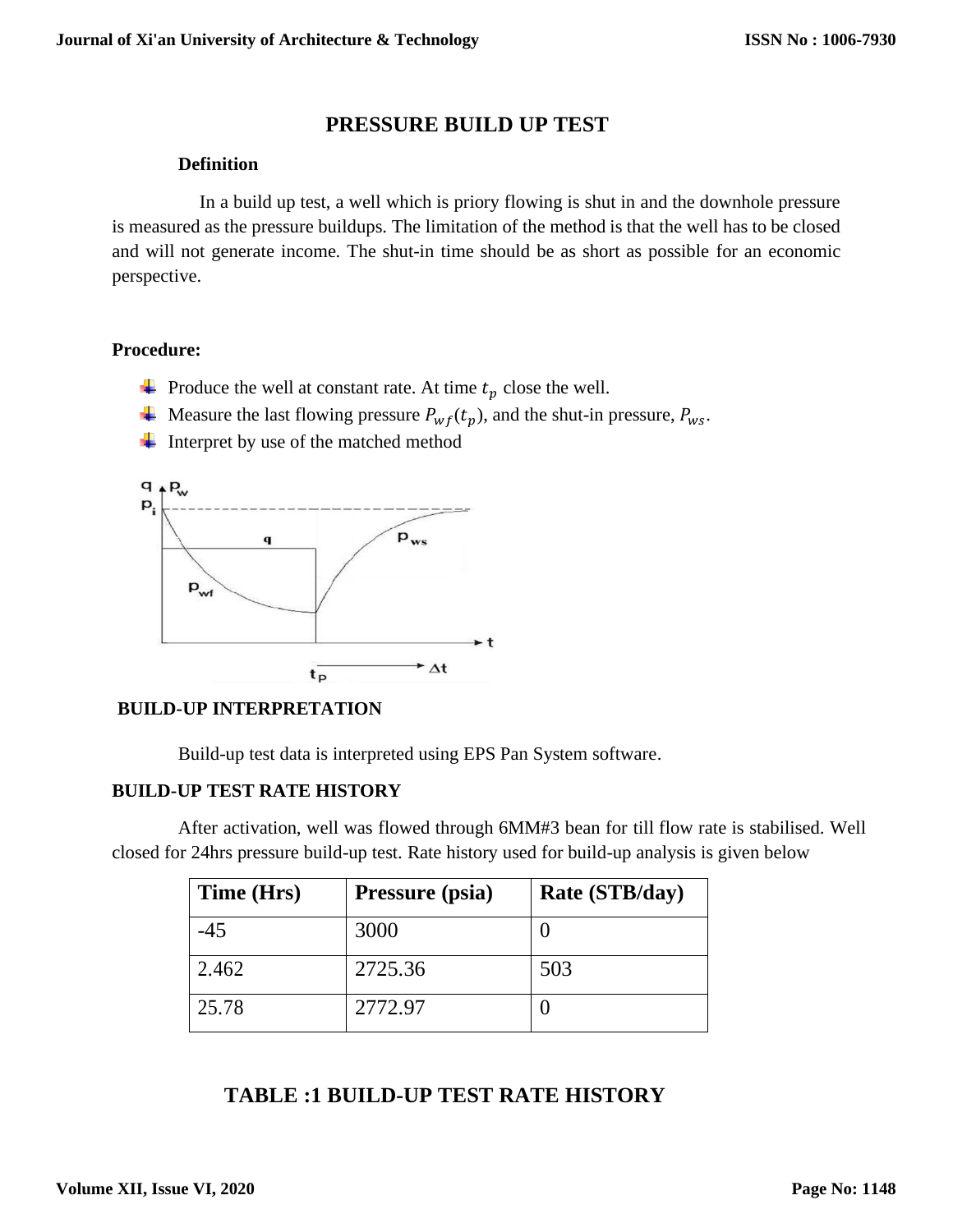| <b>Parameter</b>             | <b>Value</b>      |
|------------------------------|-------------------|
| Formation thickness          | 32.8 ft           |
| Average formation porosity   | 0.12              |
| Water saturation             | 0.45              |
| Formation compressibility    | 4.5080e-6 psi-1   |
| Total system compressibility | $1.0424e-5$ psi-1 |
| Layer pressure               | 3200              |
| Temperature                  | $204^0$ F         |

# **TABLE :2 BUILD-UP TEST INPUT DATA: LAYER PARAMETER**

| <b>Parameter</b>            | <b>Value</b> |
|-----------------------------|--------------|
| Well radius                 | $0.354$ ft   |
| Well offset $-x$ direction  | $0.0$ ft     |
| Well offset $-$ y direction | $0.0$ ft     |

## **TABLE :3 WELL PARAMETER**

## **FLUID PARAMETER:**

- $P_b$ ,  $R_s$ ,  $B_o$  Correlation : Standing
- $U_o$  Correlation : Beal et al
- $U_g$ Correlation : Carr et al

| Oil gravity              | 38.5 API                |
|--------------------------|-------------------------|
| Gas gravity              | $0.615$ sp gravity      |
| Gas-oil ratio (produced) | $702.0 \text{ scf/STB}$ |
| Water cut                |                         |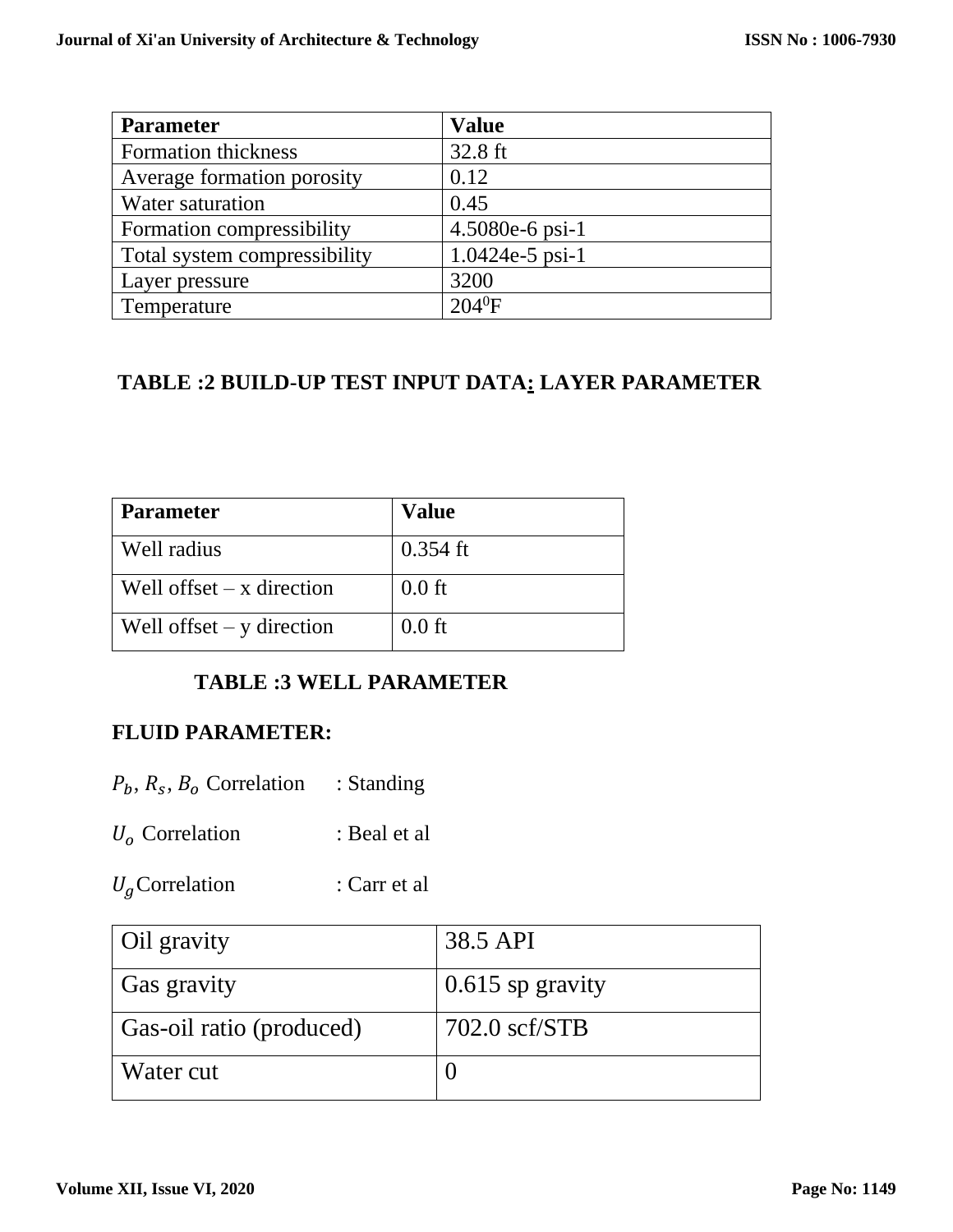| <b>Check Pressure</b>       | 3200.0 psia                  |
|-----------------------------|------------------------------|
| <b>Check Temperature</b>    | $204.0$ deg                  |
| Gas-oil ratio (solution)    | 661.53 scf/STB               |
| Bubble-point pressure       | 3152.52 psia                 |
| Oil viscosity               | $0.869$ cp                   |
| Oil formation volume factor | 1.096 RB/STB                 |
| Gas viscosity               | $0.018$ CP                   |
| Gas formation volume factor | $5.7e-3$ ft $3/\mathrm{scf}$ |
| Oil compressibility         | $1.05e-4$ psi-1              |
| Initial Gas compressibility | $3.03e-4$ psi-1              |

## **TABLE :4 FLUID PARAMETER**

### **BUILD-UP INTERPRETATION:**

- $\overline{\phantom{a}}$  Discontinuity in the derivative is observed and to investigate further the nature of this discontinuity PPD (Primary Pressure Derivative) is plotted. Increase in primary derivative is observed and this increase in PPD cannot be conventional reservoir phenomena (Conventional reservoir behavior always shows decreasing PPD trend).
- Hump detected in early portion of build-up can be attributed to the phase segregation of oil & gas phases after shut-in the well. Analysis of static gradient survey conducted after buildup shows presence of gas column till a depth of 450m in the tubing i.e. this segregation of oil and gas phases after shut-in might have caused the sudden increase in build-up pressure and eventually pressure stabilized to normal build-up pressure.
- $\overline{\phantom{a}}$  Clear radial flow is not established. Phase segregation and the resulting humping effect might have masked the radial flow.
- Fair variable well bore storage model is chosen to account for change in well bore storage and match is reasonably good
- Uptrend in the derivative is observed and this could be due to presence no flow barrier.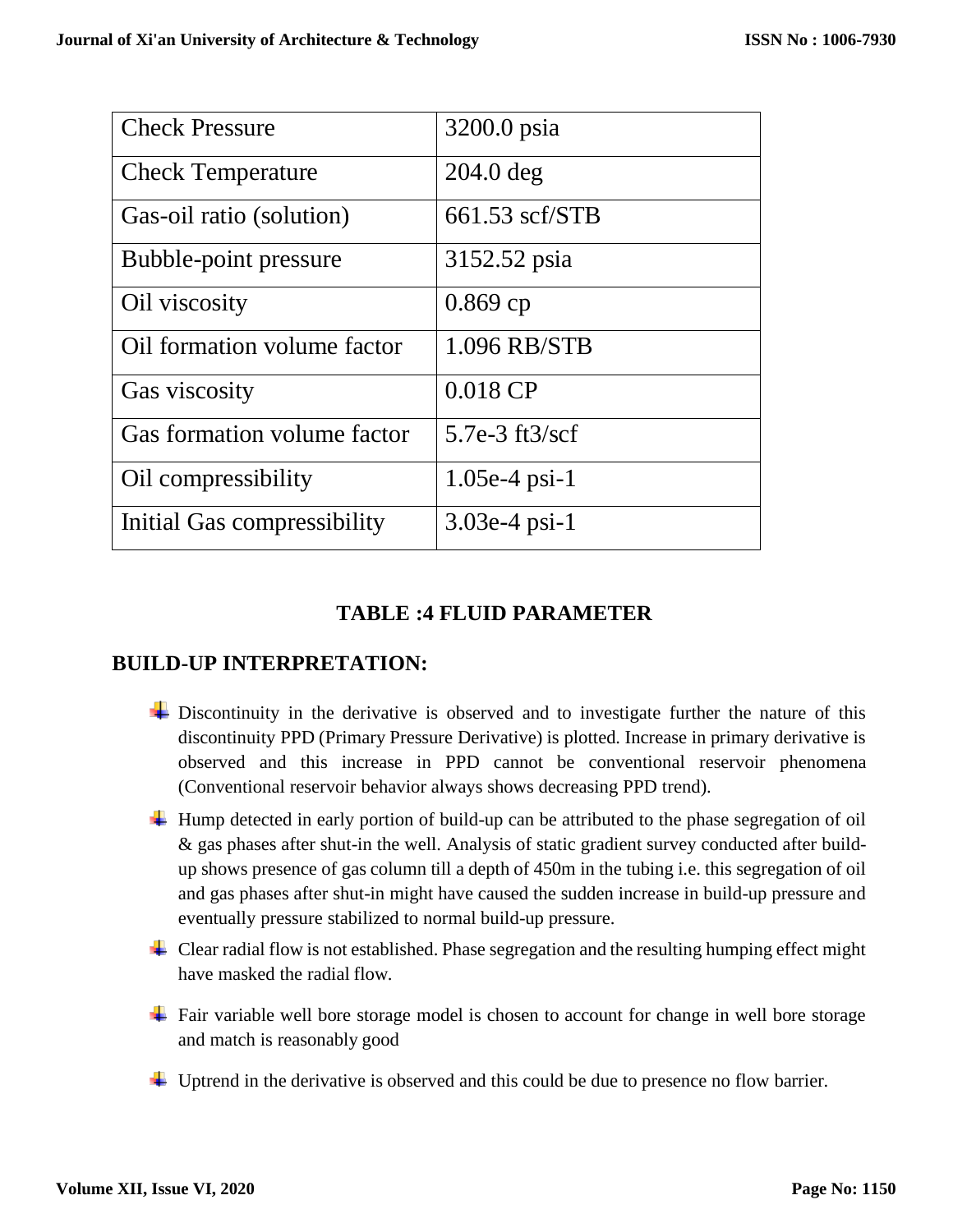$\overline{\phantom{a}}$  Radial homogeneous Parallel fault with variable well bore storage model is chosen and match is fairly good.

## **RESULTS DISCUSSION:**

- $C_{phi}$  is estimated to be 95.71 psi i.e. maximum phase redistribution pressure change is calculated to be around 95 psi
- Tau is 0.287hr i.e. time at which 63% of total phase redistribution pressure change has occurred
- $\overline{\phantom{a}}$  Permeability of reservoir is good and it is calculated to be around 415md.
- Skin is estimated to be 0.44 and it shows well bore is clean and no damage caused to well bore during drilling
- Bubble point pressure is estimated from the correlations as 3152psi. Reservoir is saturated and the electro log indicates an existence of a gas cap of 10m just above the current perforated interval. But the effect of gas cap is not visible in the buildup.
- ↓ Distance to no flow parallel barriers is estimated to be 650ft and 670ft.

| <b>Parameter</b>                    | <b>Value</b> |
|-------------------------------------|--------------|
| Permeability (md)                   | 415          |
| Flow capacity (md-ft)               | 13623.5      |
| Skin factor                         | 0.44         |
| Initial reservoir                   | 2788         |
| pressure(psi)                       |              |
| Distance to no flow boundaries (ft) |              |
| L1                                  | 650          |
| L <sub>2</sub>                      | 670          |
|                                     |              |

## **TABLE :5 RESULTS DISCUSSION**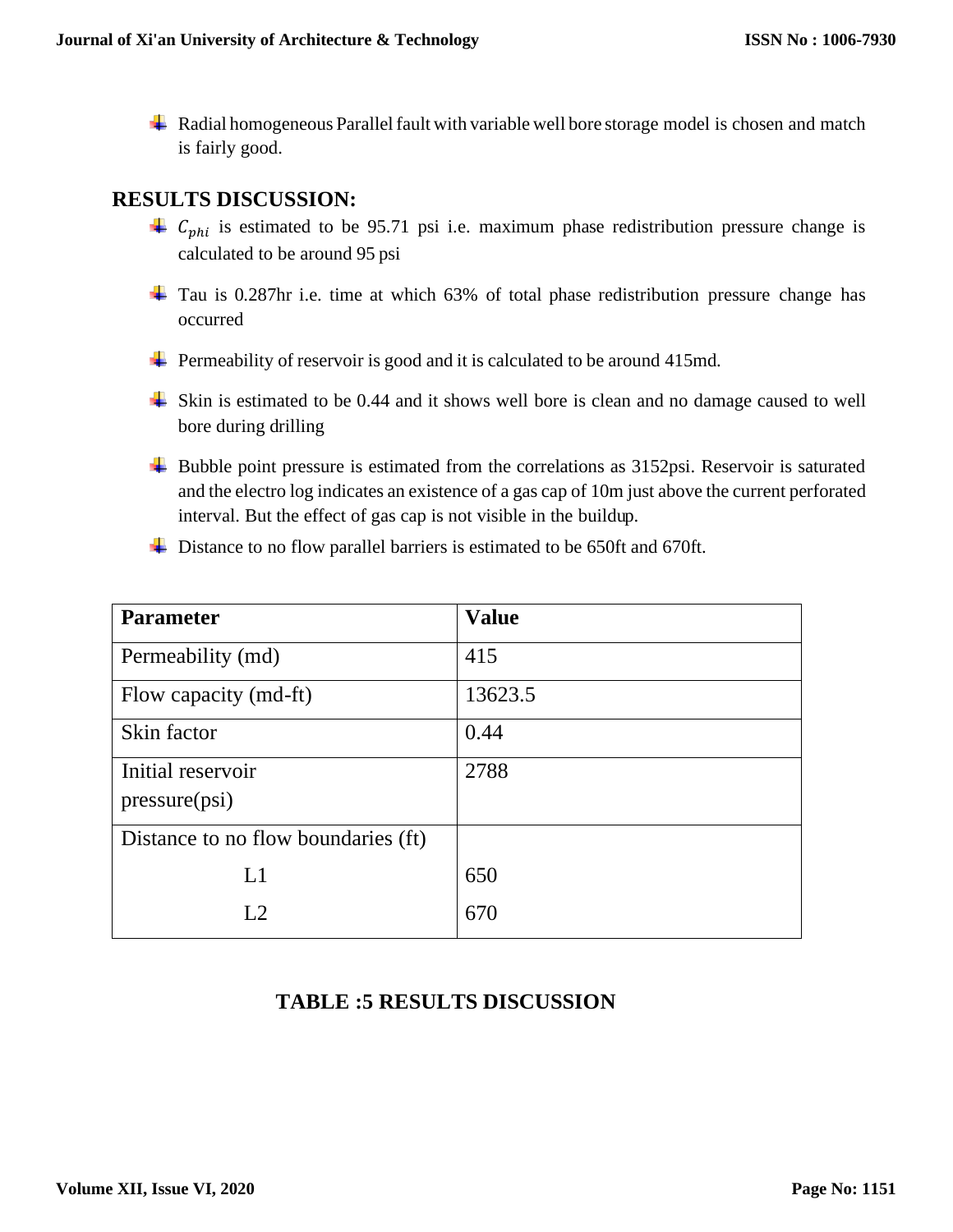#### **PULSE TEST:**

Well tests in which a pressure disturbance is created in one well and the pressure response is measured in one or more wells are called multiple well tests. Multiple well tests are designed to establish communication and to determine average reservoir properties in the area separating the wells. A common multiple test is the interference test. The test involves creating a significant pressure disturbance, either by producing from or injecting into one well, called the active well, and observing the pressure response in at least one other well, called the observation well, which is located at a distance from the active well. Interference tests are typically carried out to test for reservoir continuity and to evaluate intra well permeability. In fact, the characteristics of the pressure behaviour as a function of time reflect the reservoir properties between the active and observation wells. A procedure by which non-engineered fluctuations can be used to assess the permeability between multiple well pairs was reported by Yousefetal (2009). Pulse testing was proposed by Johnson et al.(1966) and is a form of interference testing. The main difference between interference and pulse testing lies in the propagation of a coded signal, generated at the producing or injecting well (also called active well or pulser) and, according to reservoir continuity, observed at the observation well (responder). The signal is generated by alternating production(injection) and shut-in periods having constant duration and rate. The rate and the duration of each flow are the same. All shut-in periods also have the same duration, not necessarily equal to the flow time. The magnitude of the pressure response measured at the observation well is small, frequently less than10 psi and sometimes less than 1 psi (highly sensitive pressure gauges are used to detect these small disturbances), but the test duration could be as long as 2 or 3 months because of the time lag existing between the time when a rate change is made at the active well and the time when the pressure transient is seen in the observation well. The duration of the pulse and the flow (injection) rate are assessed from the earlier based on a given set of reservoir parameters in order to ensure that a pressure variation could be clearly identified at the responder. Interference tests are particularly complex in producing fields where a general pressure declining trend is present. Even though they are more difficult to interpret, pulse tests are often preferred because the oscillating response due to few pulses is easier to identify in a noisy reservoir environment than a single interference signal and it is less affected by a possible drift of the pressure gauge. Results that can be obtained from well testing area function of the range and the quality of the pressure and rate data available and of the approach used for their interpretation. Since their introduction in 1983 pressure derivatives and interpretation models have been the most used techniques for the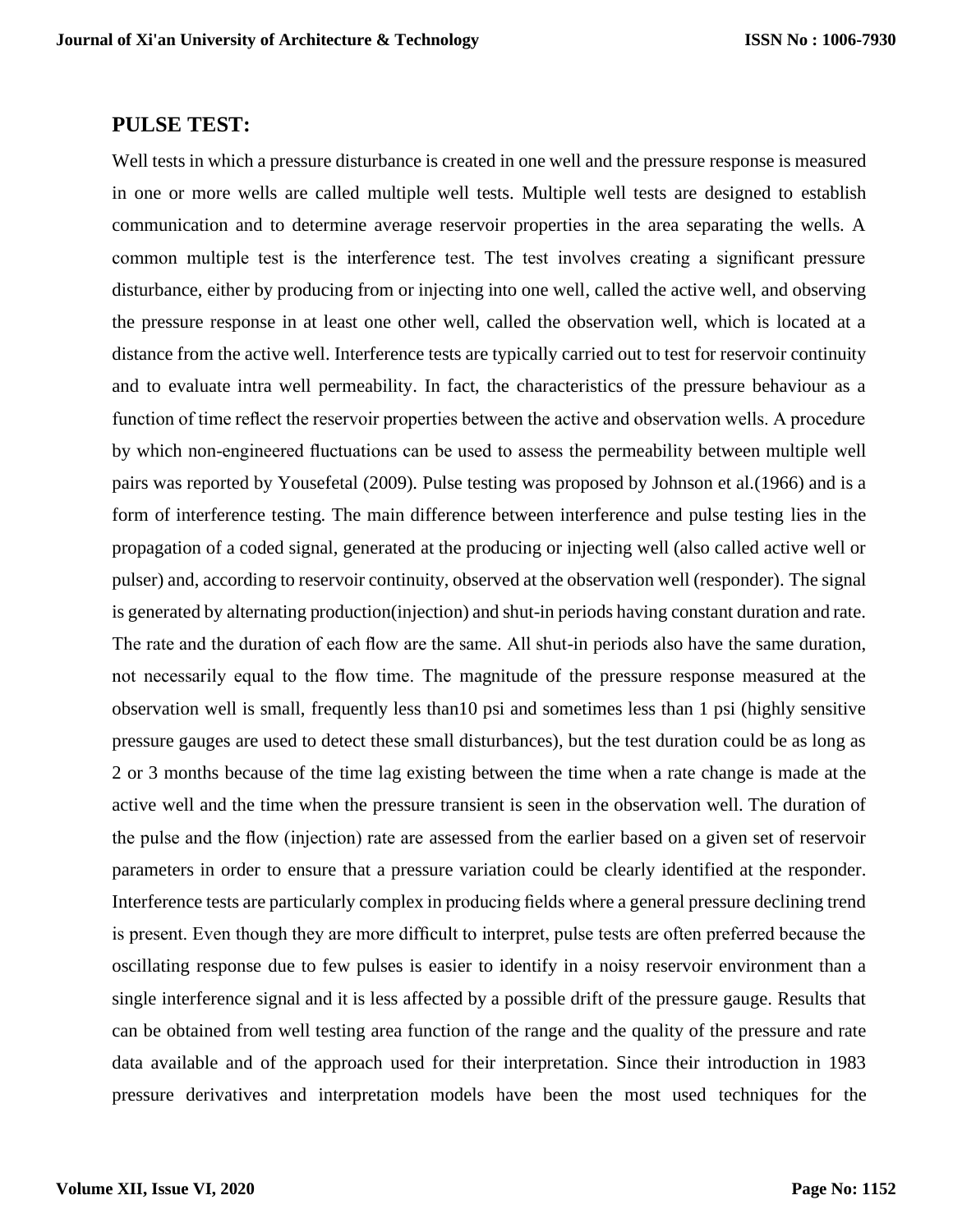conventional well-test analysis. However, advanced techniques like deconvolution were recently created to extract a maximum amount of information from the pressure response of a single well with a varying flow rate. At long last, new developmentsin well testing are centred on richer signals, proper incorporation of uncertainties, more complex models, and numerical solutions. This work manages with one of these possibilities: harmonic interpretation of pulse testing, additionally called harmonic well testing.

| porosity                              | 20%                                    |
|---------------------------------------|----------------------------------------|
| Irreducible water saturation          | 0.20                                   |
| Residual oil saturation               | 0.2                                    |
| Water compressibility                 | $3 \times 10^5$ bar <sup>-1</sup>      |
| Water viscosity                       | 0.3 cP                                 |
| Water relative permeability end point | 0.43                                   |
| Oil compressibility                   | $1.2 \times 10^{-4}$ bar <sup>-1</sup> |
| Oil viscosity                         | 2 Cp or 4 cP                           |
| Oil relative permeability end point   | 0.9                                    |
| Rock compressibility                  | $4 \times 10^{-5}$ bar <sup>-1</sup>   |

### **TABLE: 6 Reservoir and simulation parameters of pulse test.**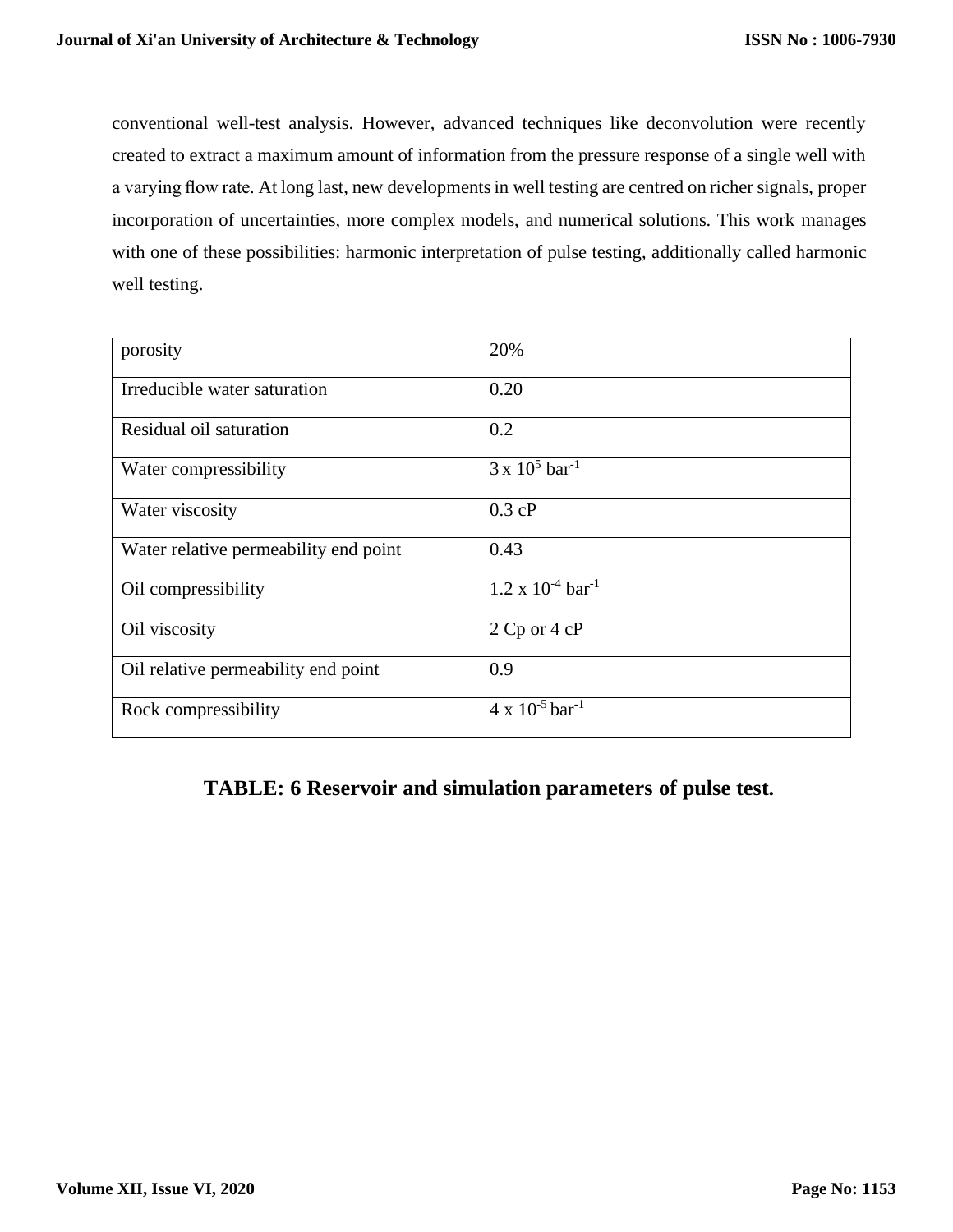### **MULTI BEAN STUDY & IPR**

Multi bean study was carried out by flowing the well through 5, 6, 7MM#3 beans and with each flowing periodstabilized flowrate of oil & gas and stabilized flowing pressures were recorded. Results of bean study is given below.

|                |             | FTHP/       | FBHP/       | FCHP/       |              |                |                |                |            |            |
|----------------|-------------|-------------|-------------|-------------|--------------|----------------|----------------|----------------|------------|------------|
|                |             | <b>STHP</b> | <b>SBHP</b> | <b>SCHP</b> |              |                |                |                |            |            |
| SI.NO:         | <b>BEAN</b> |             |             |             | <b>DELTA</b> | O <sub>o</sub> | $O_g$          | $O_{W}$        | <b>GOR</b> | <b>API</b> |
|                | (M M# 3)    | (psi)       | (psi)       | (psi)       | $\mathbf{P}$ | $m^3/d$        | $m^3/d$        | $m^3/d$        | V/V        | deg        |
| 1              | 6           | 1200        | 2704        | 1200        |              | 80             | 10000          | $\overline{0}$ |            | 3805       |
| $\overline{2}$ |             | 1325        | 2760        | 1225        |              |                | 24hrs build up |                |            |            |
| 3              | 5           | 1175        | 2720        | 1225        | 37           | 55             | 7000           | $\mathbf{0}$   | 127        |            |
| $\overline{4}$ | 6           | 1200        | 2700        | 1200        | 57           | 80             | 10000          | $\overline{0}$ | 125        | 38.5       |
| 5              | 7           | 1200        | 2677        | 1200        | 80           | 112            | 13000          | $\overline{0}$ | 116        |            |

Indicator diagram is drawn between Del P vs. Flow rate of oil and plot is given below.

IPR is plotted using PAN system and results were given below.

Indicator diagram is given between pressure vs. time and flow rate of oil and plot is given below.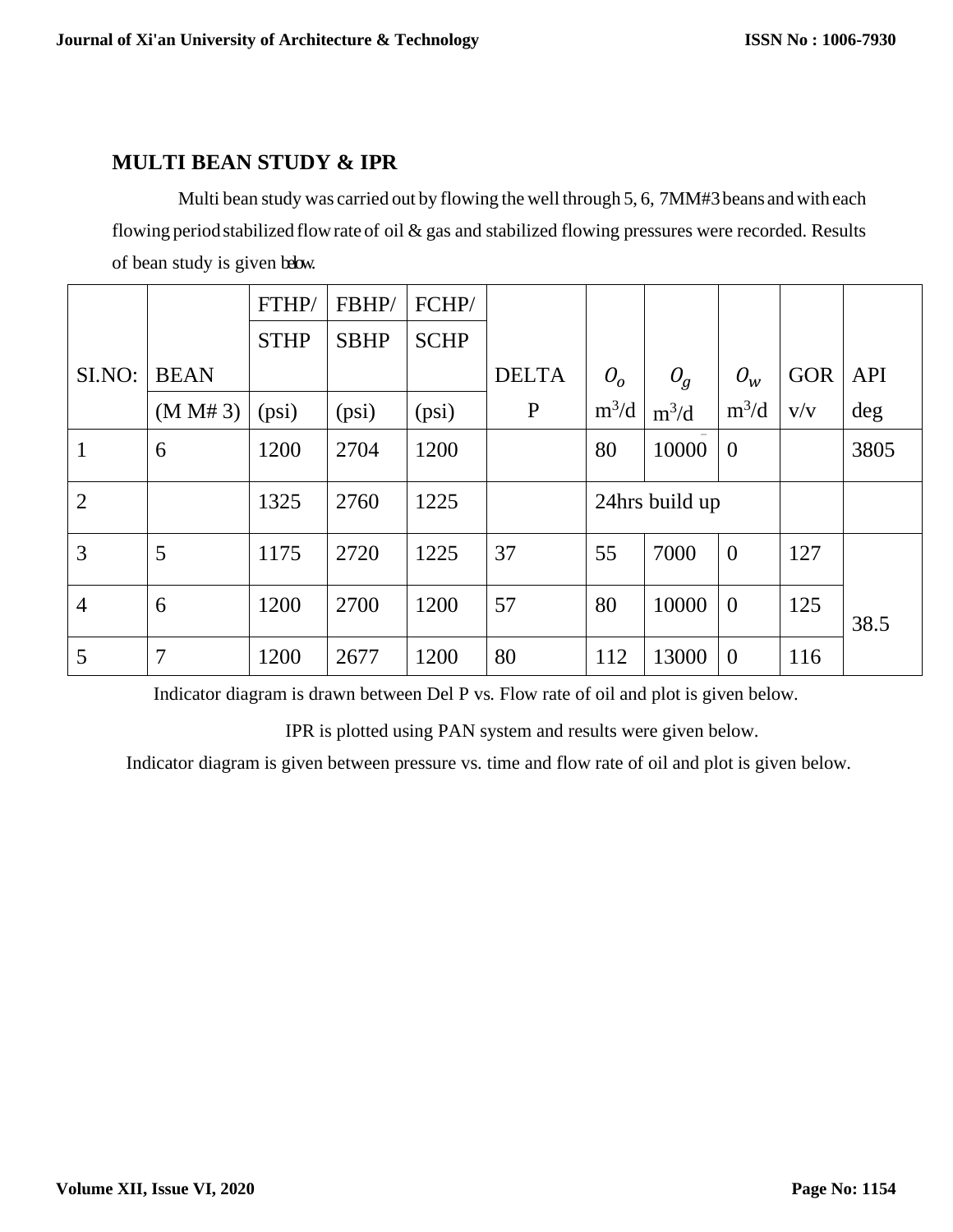

#### **RESULTS AND INFERENCE:**

Static bottom hole pressure recorded after 24hrs closure is 2758psi and bottom hole temperature is 204° F at 2114m.

The straight-line indicator diagram indicates no phase separation in the reservoir so there is a steady state single phase fluid flow from reservoir to wellbore. The same is also corroborated by the consistent GOR thru different beans during production testing.

Draw down of less than 3% thru 7MM#3 bean indicates good permeability and good pressure support available in the Reservoir.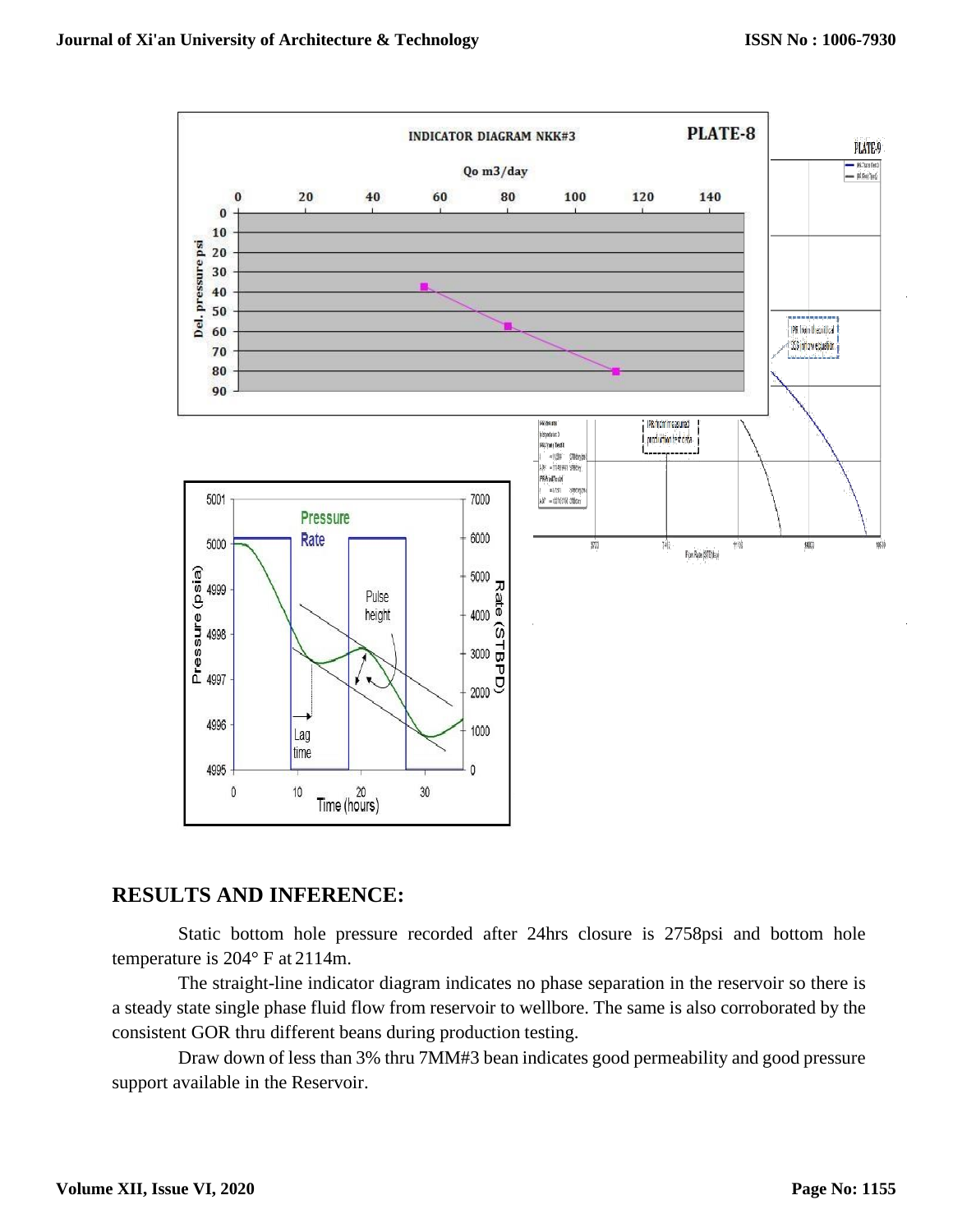The Q max at the sand face is estimated to be  $2170m^3$ /day.

Productivity index of the well is estimated to be  $1.408 \text{m}^3/\text{day/psi}$ 

The electro log indicates an existence of a gas cap of 10m just above the current perforated interval hence, to avoid gas coning and for reservoir management it is suggested that the well should not be flowed beyond 6MM#3 bean

Indicator Diagram & IPR plot is given in Plates-8, 9

## **FBHP GRADIENT SURVEY:**

FBHP gradient survey was conducted before closing the wellfor pressure build-up.

The well was flowing through 6MM#3 bean and stabilised bottom hole flowing pressure measured as 2704.8 psi

Entire tubing is found to contain the uniform column of oiland flowing gradient at bottom hole is 0.567 kg/cm<sup>2</sup>/10m

## **SBHP GRADIENT SURVEY:**

SBHP gradient survey was conducted at the end of 24hrs pressure build-up. Stabilized bottom hole pressure at a depth of 2115m is measured as 2758 psi

Tubing column is found to contain distinct phases of gas & oil. Gas column is formed till a depth of 450m in the tubing and the remaining portion was found to contain oil

Static flowing gradient at a depth of 2115m is estimated to be 0.587 kg/cm<sup>2</sup>/10m FBHP & SBHP Gradient plot is given in Plate-10.

| Well No.   | NKK#3                | sand                |          | OBJ-I                   |
|------------|----------------------|---------------------|----------|-------------------------|
| Date       | 07.03.2012           | Interval            |          | 2145-2135m              |
| Job        | <b>FBHP Gradient</b> |                     | Temp.    | 200F                    |
| <b>MNO</b> | <b>EMR</b>           | <b>6MM BEAN DOM</b> |          | 2115m                   |
| Depth      | Defin.               | Pressure            | Pressure | Pres. Grad.             |
| (m)        | (lnch)               | (Psi)               |          | (Kg/cm2) ((Kg/cm2)/10m) |
| $\Omega$   |                      | 1163.00             | 81.77    |                         |
| 400        |                      | 1421.50             | 99.94    | 0.454                   |
| 800        |                      | 1701.10             | 119.60   | 0.491                   |
| 1200       |                      | 1991.10             | 139.99   | 0.510                   |
| 1600       |                      | 2293.80             | 161.27   | 0.532                   |
| 1800       |                      | 2452.00             | 172.40   | 0.556                   |
| 1900       |                      | 2531.90             | 178.01   | 0.562                   |
| 2000       |                      | 2612.10             | 183.65   | 0.564                   |
| 2115       |                      | 2704.80             | 190.17   | 0.567                   |



| Well No.   | NKK#3                | sand     | OBJ-I      |                |
|------------|----------------------|----------|------------|----------------|
| Date       | 08.03.2012           | Interval | 2145-2135m |                |
| Job        | <b>SBHP Gradient</b> |          | Temp.      | 190F           |
| <b>MNO</b> | <b>EMR</b>           |          | <b>DOM</b> | 2115m          |
| Depth      | Defin.               | Pressure | Pressure   | Pres. Grad.    |
| (m)        | (Inch)               | (Psi)    | (Kq/cm2)   | ((Kg/cm2)/10m) |
| $\bf{O}$   |                      | 1267.00  | 89.08      |                |
| 200        |                      | 1287.00  | 90.49      | 0.070          |
| 400        |                      | 1306.40  | 91.85      | 0.068          |
| 600        |                      | 1470.20  | 103.37     | 0.576          |
| 800        |                      | 1649.30  | 115.96     | 0.630          |
| 1000       |                      | 1820.70  | 128.01     | 0.603          |
| 1200       |                      | 1986.70  | 139.68     | 0.584          |
| 1400       |                      | 2151.30  | 151.26     | 0.579          |
| 1500       |                      | 2235.30  | 157.16     | 0.591          |
| 1600       |                      | 2320.80  | 163.17     | 0.601          |
| 1700       |                      | 2406.30  | 169.18     | 0.601          |
| 1800       |                      | 2492.10  | 175.22     | 0.603          |
| 1900       |                      | 2577.40  | 181.21     | 0.600          |
| 2000       |                      | 2662.00  | 187.16     | 0.595          |
| 2115       |                      | 2758.00  | 193.91     | 0.587          |
|            |                      |          |            |                |

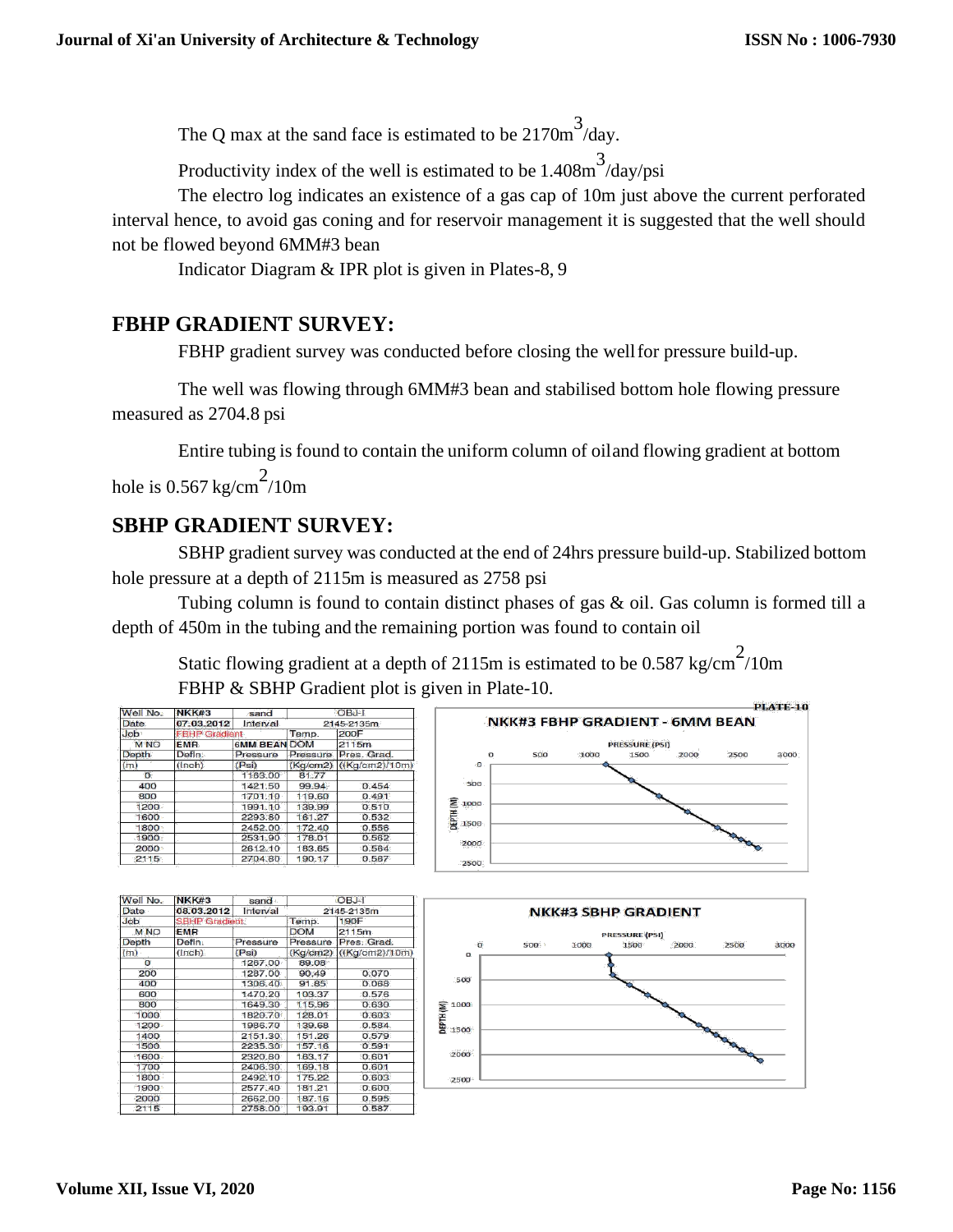#### **DEVELOPMENTAL STUDIES**

Based on the encouraging results of well, the block was declared as a hydrocarbon bearing and commercially viable for further development. Following parameters were considered for development studies of this block.

Based on the electro-log recorded, geological data and reservoir studies the initial oil in place is calculated using volumetric method and it is estimated to be around 1.0MM#3t.

Based on the log it is found that gas cap is available. Hence the perforation was done 10m below the gas cap so that gas cap is not disturbed. In build-up there is no indication of gas cap support, however bean study results indicate a strong pressure support and reservoir is under saturated.

From the log ratio of gas cap volume to oil volume of 1.44 is expected to render good pressure support.

Based on the shut in and bean study data bubble point pressure was estimated around 3152 psi. However, PVT study indicates that bubble point pressure is around 2740psi.

PVT study shows that the layer in which sub surface sample was collected is under saturated and oil rim near the gas cap is in saturated condition.

The well is consistently producing  $55m<sup>3</sup>/day$  of oil and 10000 $m<sup>3</sup>/day$ . After a production of around 8000ton of oil there was pressure drop of just around  $6\text{kg/cm}^2$ .

#### **TECHNO-COMMERCIAL STUDIES:**

- $\overline{\phantom{a}}$  Drilling cost of Rs.50000/m is considered for estimating the well cost.
- $\overline{\mathbf{u}}$  Water injection plant with an injection capacity of around
- $350\,\text{m}^3/\text{day}$  was envisaged for injection. The total expenditure for new water injection facility is taken as 16crores.
- Water source for injection is located at a distance of around 10km from injection well. Hence, 10km injection line hasto be incorporated in the techno-commercial study. Line cost 75lakh/km is considered for calculation.
- $\overline{\phantom{a}}$  Operating expenditure of 6% per annum of the capital expenditure is envisaged. Based on the simulation study incremental gain of around  $22000\text{m}^3$  was expected in variant with water injection.
- Realization price for a ton of crude is taken as  $Rs.50000$ .
- Based on the API gravity of  $36<sup>0</sup>$ , specific gravity of the crude is calculated as 0.84.
- $\overline{\text{F}}$  Price realization from gas production is assumed to be nil.
- Royalty needed to be paid on crude is taken as  $20\%$ , Sales tax of 4% and less of Rs.2700/ton is taken.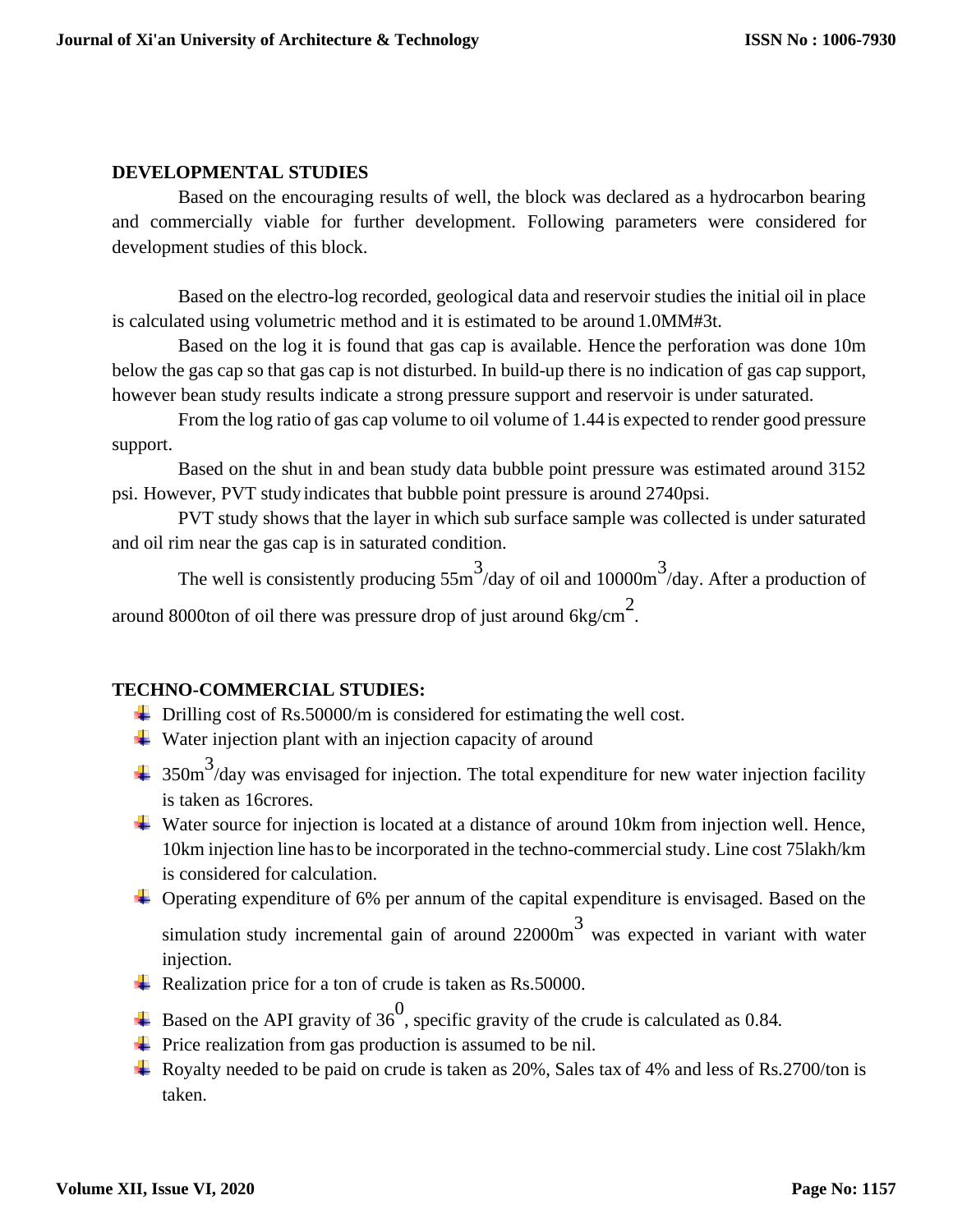#### **CONCLUSION:**

From the above study it is determined that the well does not produce at its maximum on primary recovery hence Water injection as secondary recovery is needed, From various well test such as Build-up Pressure test, pulse test and Multi Bean test the well is considered to be good productivity well for the upcoming years and also by techno-commercial calculation it was evident that a gain of around 10.5crores is expected from the water injection variant.

However, two producers can be drilled at the earliest to get more geological input and accordingly the same can be incorporated in the simulation model for more accurate forecast. Performance of the currently producing well should be monitored closely so that any deviation from predicted performance can be taken into account. More detailed core study has to be done for accurately modelling the water flooding pattern.

### **REFERENCE**

- 1. 1.E paper "Down-Dip water flooding of an oil reservoir having a Gas cap" By A K Dandona, APE-AMIE, Core Laboratories, Inc and R.A Morse, Texas A&MU.
- 2. 2.SPE paper "A study of the Phase behaviour in Gas-cap Reservoirs" Guo Ping and Li shilun SPE southwest petroleum institute.
- 3. 3.IPTC paper "Hibernia management Q-block- water flooding to increase Field liquid Recovery with the presence of gas cap by R straight and G stylianides.
- 4. 4.EPS Pan system manual
- 5. 5.Well completion report of MM#3, MM#4, MM#5 by forward base, Cauvery Basin, Karaikal.
- 6. Dake, L P "Fundamentals of Reservoir Engineering", Developments in petroleum science. The practice of reservoir engineering.
- 7. Dynamics Data analysis book by kappa.
- 8. Petro 424 paper on IPR curves.
- 9. Well Test analysis by M.A Sabet.
- 10. Applied Petroleum Reservoir Engineering by H C craft & M Hawkins.
- 11. Ahn, S., Horne, R.N., 2010. Estimating permeability distributions from pressure pulse testing. SPE Paper 134391 Presented at the SPE Annual Technical Conference and Exhibition held in Florence, Italy, 19–22 September 2010. Bear, J., 1972. Dynamics of Fluids in Porous Media. Dover Publications0-486-65675-6.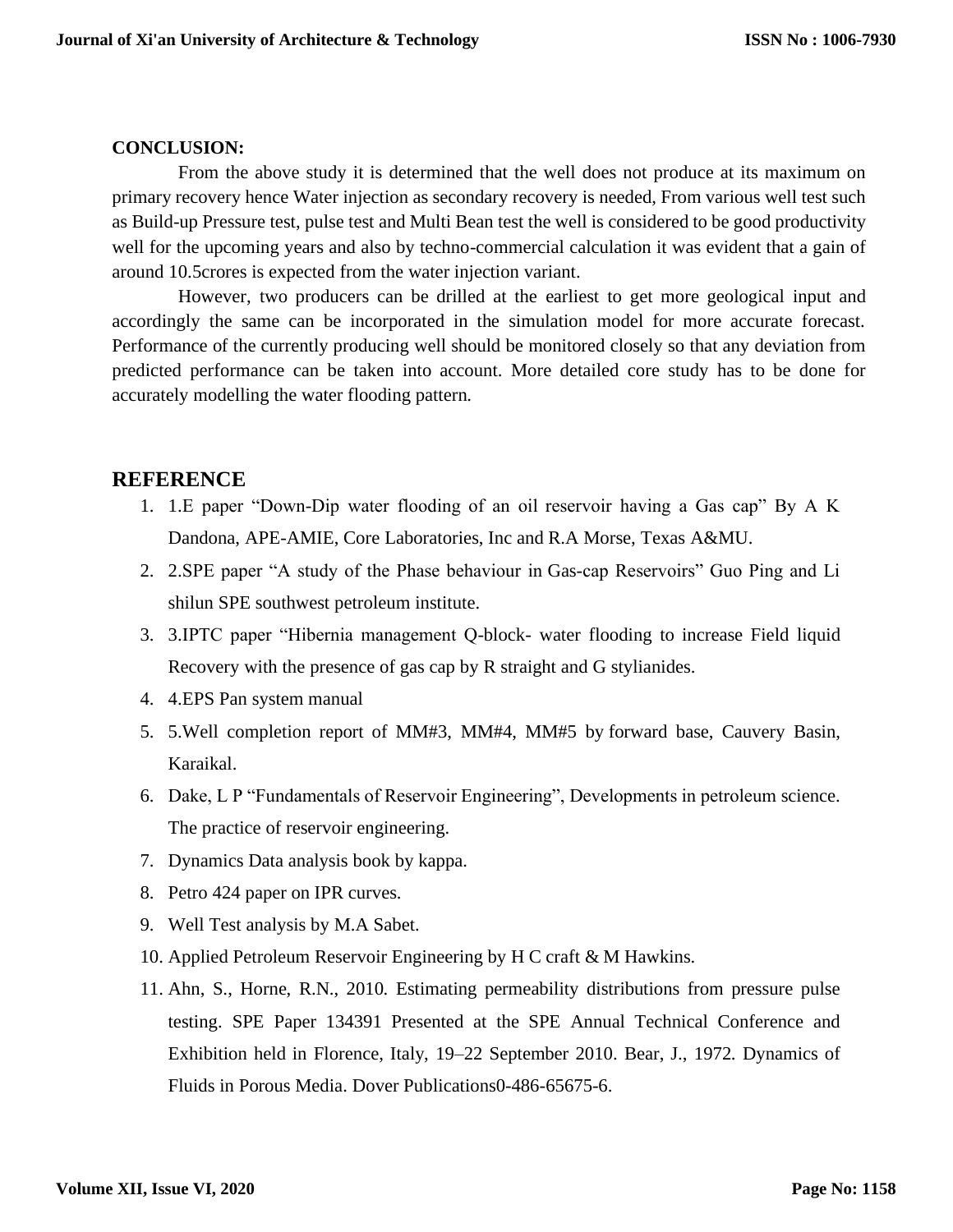- 12. Bourdet, D.P., Whittle, T.M., Douglas, A.A., Picard, Y.M., 1983a. A new set of type curves simplifies well test analysis. World Oil 196 (6), 95–106.
- 13. Bourdet, D.P., Ayoub, J.A., Whittle, T.M., Picard, Y.M., Kniazeff, V., 1983b. Interpreting data in fractured reservoirs. World Oil 197 (5), 77–87. Bourdet, D., 2002. Well Test Analysis — the Use of Advanced Interpretation Models. Elsevier.
- 14. Coelho, A.C.D., de Carmargo, C., Kato, E.T., Legrand, V.M.Q.F., 2005. Utilizing mini-dst for formation evaluation. Paper SPE 94963 Presented at SPE Latin American and Caribbean Petroleum Engineering Conference, Rio de Janeiro, Brazil, June 2005.
- 15. Dastan, A., Horne, R.N., 2010. Significant improvement in the accuracy of pressure transient analysis using total least squares. Paper SPE 25099-PA. SPE Reservoir Evaluation & Engineering, Volume 13, pp. 614–625. Number 4, August.
- 16. Gringarten, A.C., 2008. From straight lines to deconvolution: the evolution of the state of the art in well test analysis. SPE Reservoir Evaluation & Engineering, pp. 41–62. Feb.
- 17. Gringarten, A.C., 2010. Practical use of well test deconvolution. Paper SPE 134534 Presented at the 2010 SPE Annual Technical Conference and Exhibition Held in Florence, Italy, 20–22 September 2010. 16.Hollaender, F., Hammond, P.S., Gringarten, A.C., 2002. Harmonic testing for continuous well and reservoir monitoring. Paper SPE 77692, Presented at the SPE Ann. Techn. Conf. & Exhib, San Antonio. 29 September – 2 October.
- 18. Johnson, C.R., Greenkorn, R.A., Woods, E.G., etal.,1966. Pulse testing: a new method for describing reservoir flow properties between wells. J. Pet. Tech. 1599.
- 19. Kirkpatrick, S., Gelatt, C.D., Vecchi, M.P., 1983. Optimization by simulated annealing. Science 220, 671–680 Number 4598.
- 20. Kuo, C.H., 1972. Determination of reservoir properties from sinusoidal and multirate flow tests in one or more wells. SPE J. 499–507 December.
- 21. Lee, J., Rollins, J.B., Spivey, J.P., 2003. Pressure transient testing. SPE Textbook Series, Vol. 9. 376 pp.
- 22. Renner, J., Messar, M., 2006. Periodic pumping tests. Geophys. J. Int. 167, 479–493.
- 23. Rochon, J., Jaffrezic, V., BoutauddeLaCombe, J.L., Azari, M., Roy, S., Dorffer, D., Webb, A., Singer, J., 2008. Method and application of cyclic well testing with production logging. SPE Paper 115820, Presented at the SPE Ann. Techn. Conf, & Exhibition, Denver, 21–24 September 2008.